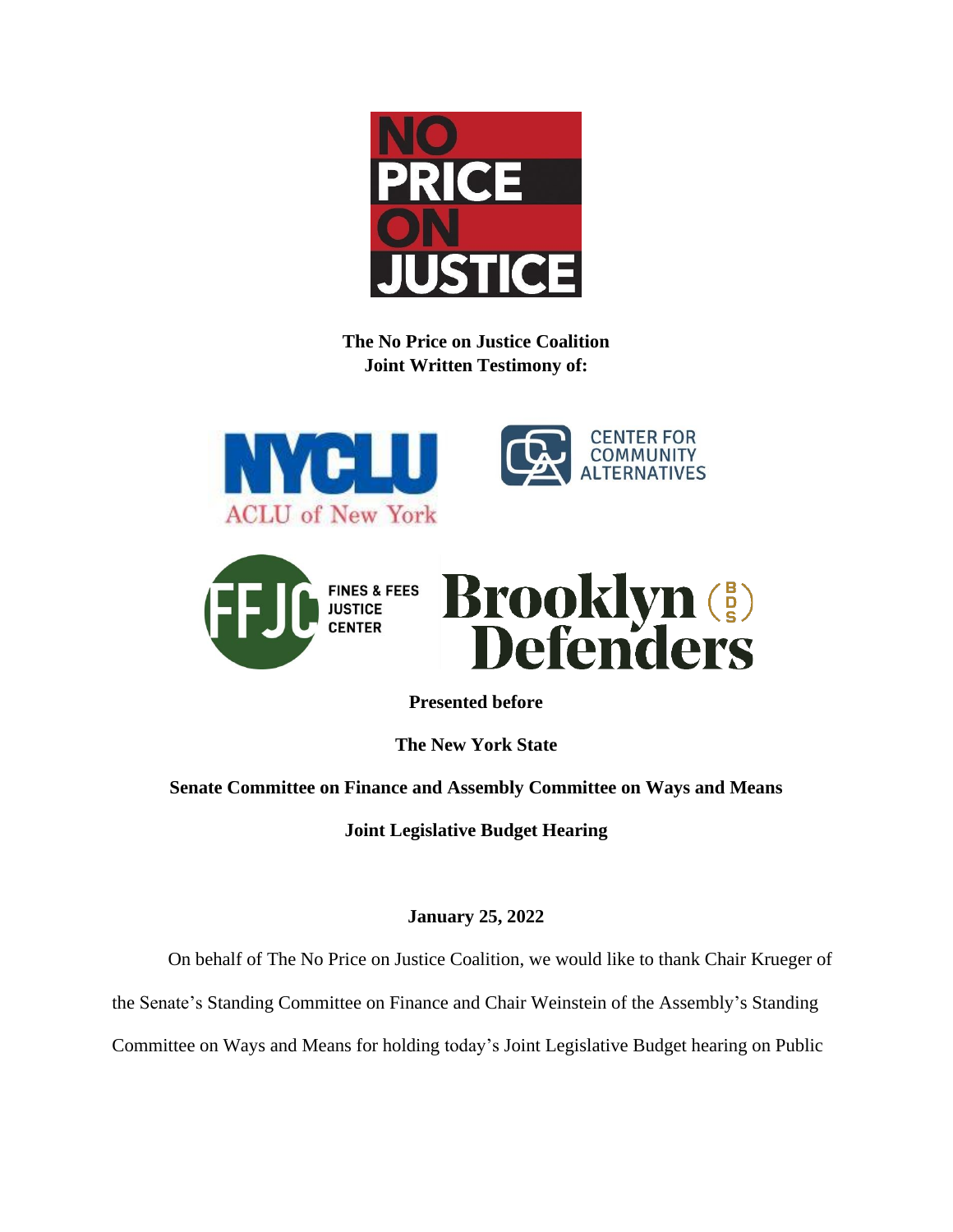Protection, and for giving advocates and impacted community members the opportunity to share the importance of eliminating predatory court fees in the State of New York.

**The No Price on Justice Committee strongly supports the immediate passage of S.3979-C (Salazar) / A.2348-B (Niou).** No Price on Justice is a coalition of economic and racial justice advocates, grassroots organizations, and impacted people working to end New York's predatory court fines and fees. Our mission is to end legal system fees and find more equitable ways to fund our government. Our coalition members share resources, exchange knowledge and provide mutual support as we strive to create a New York where there is no price on justice.

The End Predatory Court Fees Act, (S.3979-C/A.2348-B), would eliminate mandatory court surcharges, parole and probation fees, mandatory minimum fines, and end the practice of using the court system for ineffective revenue generation.

These fees are predatory. They are unrelated to punishment or accountability. They are hidden regressive taxes that are tacked on to tickets and to charges imposed on to people who have any contact with the legal system, disproportionately from low-income communities and communities of color. Predatory fees encourage policing-for-profit, criminalize poverty, and endanger Black and brown lives. Additionally, the imposition of these fees creates a cycle of punishment and poverty. Non-payment of even the fees attached to low-level violations can lead a long list of horrible consequences including arrest and incarceration. New Yorkers deserve to live without fear of lifelong debt and poverty, and they deserve a fair, transparent government. Governor Hochul has made it clear that eliminating parole supervision fees is a part of the executive budget proposal for the year 2023, and we urge the legislature to pass the End Predatory Court Fees Act in its entirety.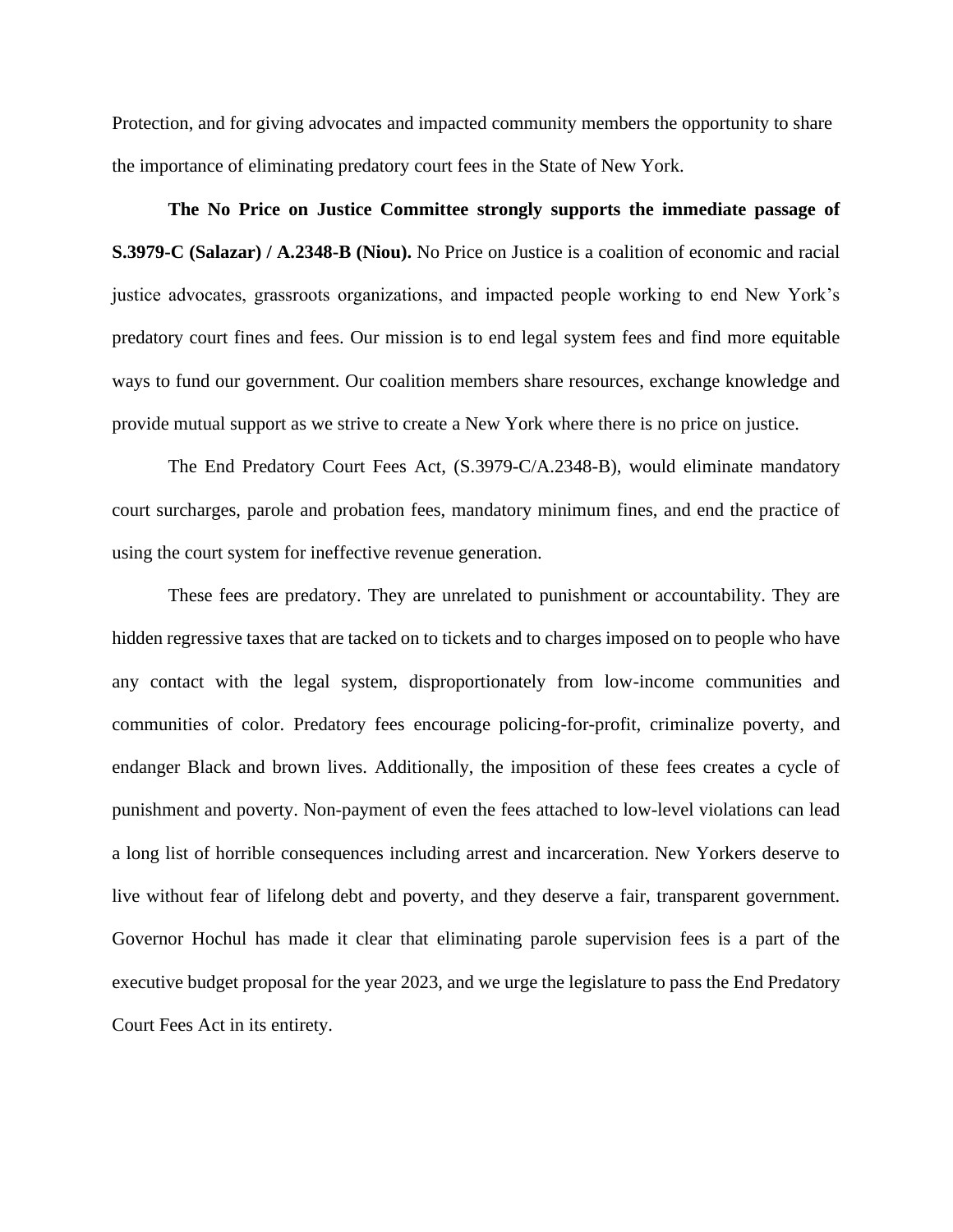# **I. NEW YORK'S FISCALLY IRRESPONSIBLE AND REGRESSIVE METHOD OF RAISING REVENUE A. A Heavy Reliance on the Criminal Legal System**

The U.S. Justice Department's Ferguson Report came out over five years ago, after police in Ferguson, Missouri, killed Michael Brown, and uncovered a pattern of racially discriminatory policing practices incentivized by the city's dependence on the criminal legal system to raise revenue. <sup>1</sup> The report cites the use of warrants and jail time to coerce fine and fee payments and stark racial disparities in traffic stops, citations, and arrests. This pattern of discrimination, incentivized by revenue goals, contributed to "deep mistrust between parts of the community and the police department."<sup>2</sup> Yet New York continues to depend on this toxic revenue source that criminalizes Black and Brown New Yorkers and low-income people. In fact, thirty-four localities in New York are about as reliant or even more reliant on fines and fees for revenue than Ferguson at the time of the USDOJ investigation.<sup>3</sup>

Racial disparities across New York State mirror many of the DOJ's findings in Ferguson, and the recent findings in Brookside Alabama.<sup>4</sup> Police acting as "armed debt collectors" risk Black

<sup>1</sup> United States Department of Justice Civil Rights Division, *The Ferguson Report: Department of Justice investigation of the Ferguson Police Department* (2015)[, https://www.justice.gov/sites/default/files/opa/press](https://www.justice.gov/sites/default/files/opa/press-releases/attachments/2015/03/04/ferguson_police_department_report.pdf)[releases/attachments/2015/03/04/ferguson\\_police\\_department\\_report.pdf.](https://www.justice.gov/sites/default/files/opa/press-releases/attachments/2015/03/04/ferguson_police_department_report.pdf)

<sup>&</sup>lt;sup>2</sup> "Ferguson's law enforcement practices are shaped by the City's focus on revenue rather than by public safety needs. This emphasis on revenue has compromised the institutional character of Ferguson's police department, contributing to a pattern of unconstitutional policing...Over time, Ferguson's police and municipal court practices have sown deep mistrust between parts of the community and the police department, undermining law enforcement legitimacy among African Americans in particular." (U.S. DOJ, *The Ferguson Report* (2015): 2)

 $3$  34 localities raise 10 percent or more of their revenue through fines and fees; 12 localities raise 20 percent or more of their revenue through fines and fees. Mike Maciag, "Local Government Fine Revenues By State," *Governing*, September, 2019, [https://www.governing.com/gov-data/other/local-governments-high-fine-revenues](https://www.governing.com/gov-data/other/local-governments-high-fine-revenues-by-state.html)[by-state.html.](https://www.governing.com/gov-data/other/local-governments-high-fine-revenues-by-state.html)

<sup>4</sup> <https://www.al.com/news/2022/01/police-in-this-tiny-alabama-town-suck-drivers-into-legal-black-hole.html>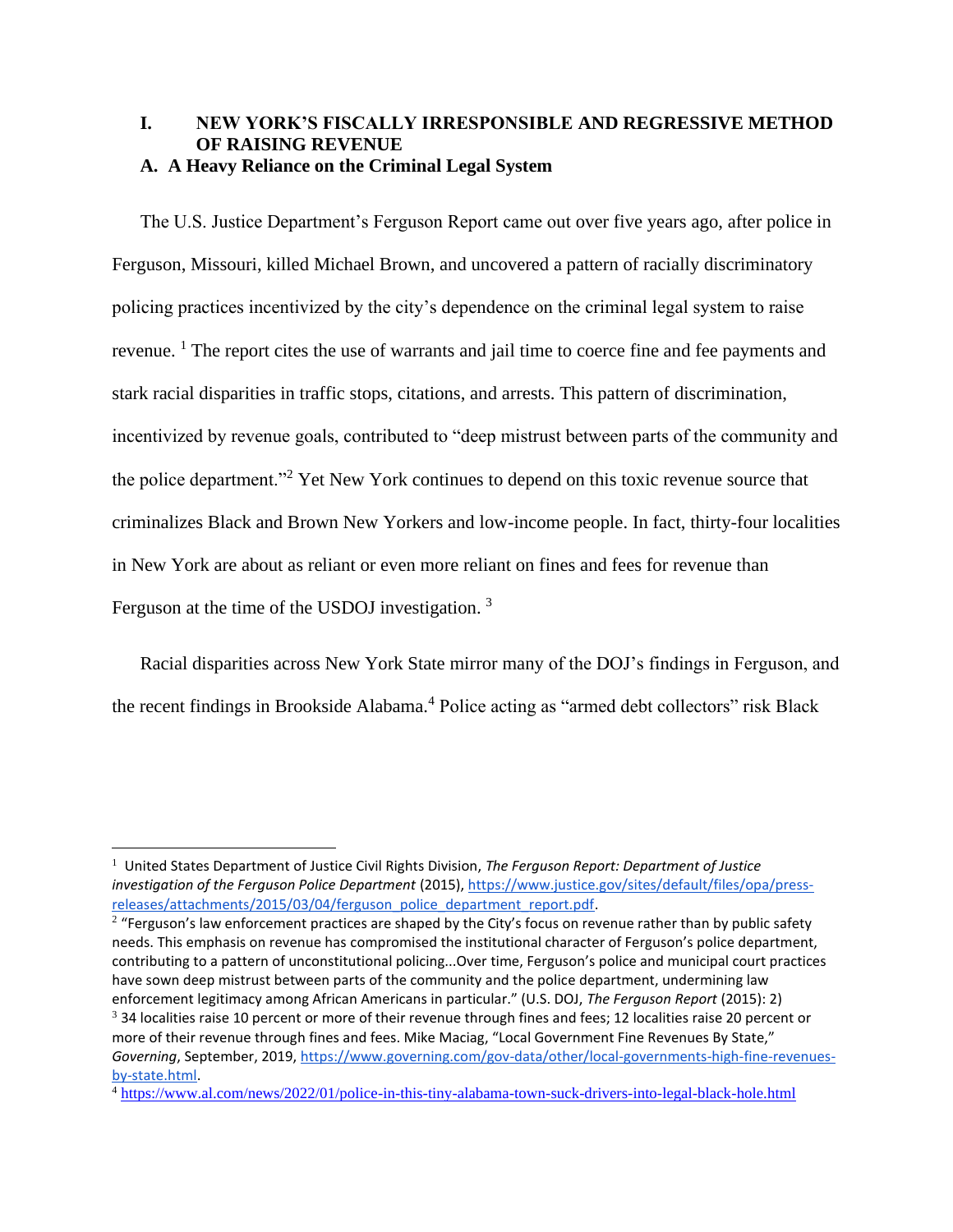and brown lives and extract wealth from New York's poorest communities.<sup>5</sup> The COVID-19 pandemic and resulting financial crisis only intensify the negative racial, economic, and health impacts of policing in pursuit of revenue.

Additionally, New York does not keep *legally mandated* records on how the government assesses, collects, and distributes revenue from individual fees, including the mandatory surcharge. New York also fails to maintain data reporting infrastructure to track the amounts imposed and collected for specific fees, including the mandatory surcharge and associated revenue spending. This regressive fiscal policy is long overdue for reform.<sup>6</sup>

# **B. New York's Mandatory Surcharge Amounts to Taxation-By-Citation**

Fees (or surcharges) are extra costs that the government attaches to every conviction — even traffic tickets and minor infractions. They can total hundreds of dollars (not including the amount of any fine a court may impose). Individuals are often required to pay fees on top of a fine, or even when the judge decides not to impose a fine at all. These court fees are explicitly intended as revenue raisers; they function as a form of regressive taxation on New Yorkers who are often the least able to afford them.

<sup>5</sup> Ariel Nelson, Wingo Smith, and Leah Nelson, "Why the Police Shouldn't Be Armed Debt Collectors," Governing, July 31, 2020[, https://www.governing.com/now/Why-the-Police-Shouldnt-Be-Armed-Debt-Collectors.html](https://www.governing.com/now/Why-the-Police-Shouldnt-Be-Armed-Debt-Collectors.html)

 $6$  The lead researchers for the No Price on Justice coalition along with the Fiscal Policy Institute, contacted the New York State Division of Criminal Justice Services (DCJS), the Office of Court Administration - New York Unified Court (OCA), the New York Office of the State Comptroller (OSC), the New York State Department of Taxation and Finance (DTF), and the New York State Division of Budget (DOB) in attempts to obtain data and reporting relating to the state's mandatory surcharge, other fees, and fines. The lack of complete and transparent reporting of all imposition, collection, and disposition of the mandatory surcharge and other fee revenue suggests that government decision-making about these fees suffers from persistent data gaps, which makes the individual and community impact of fees challenging to assess and simultaneously raises questions about fiscal policy intentions. It is also in violation of New York reporting requirements[. NY Crim Pro L § 420.35 \(2012\)](https://law.justia.com/citations.html)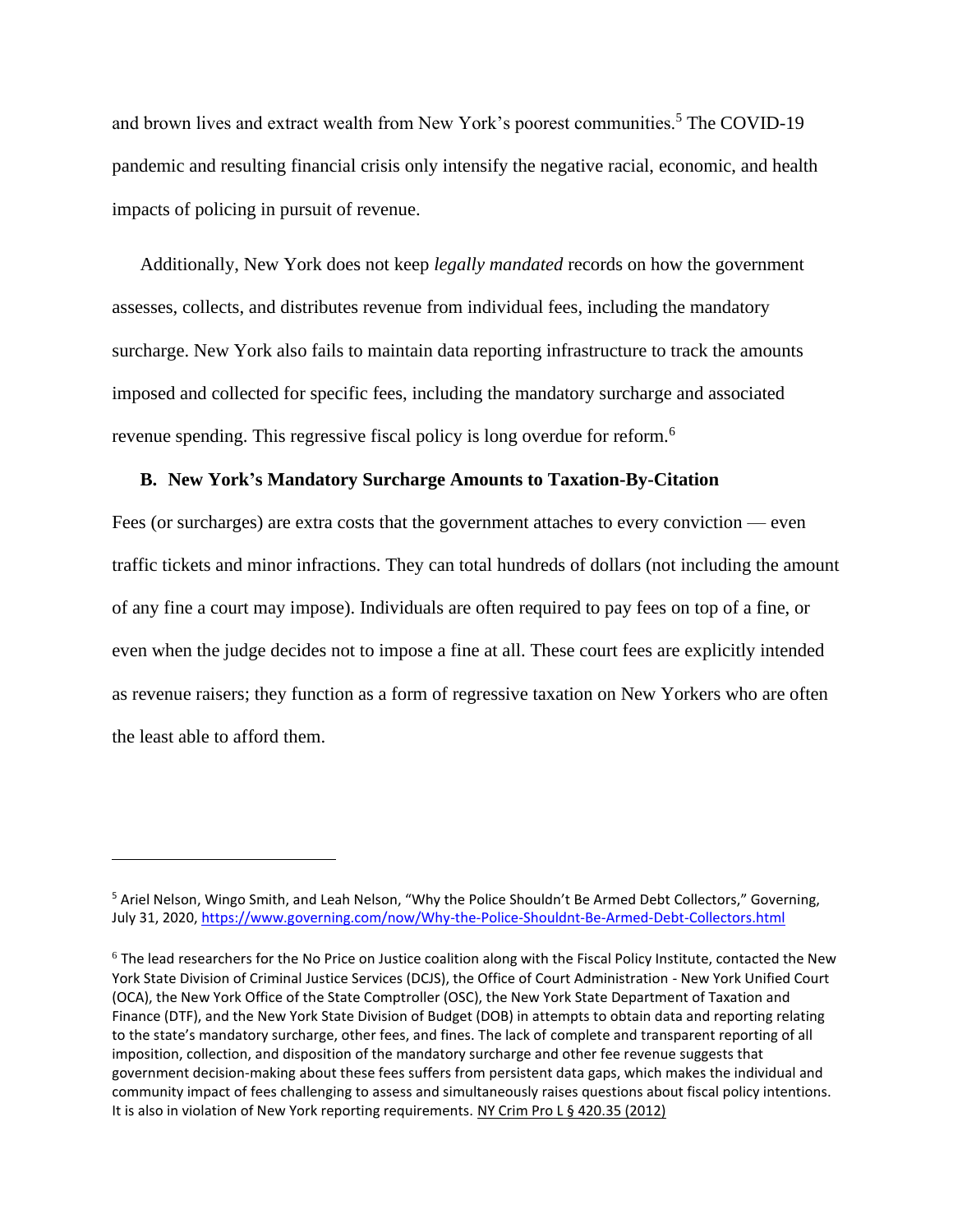New York's top predatory fee is the mandatory surcharge. The mandatory surcharge is a fee attached to every conviction in New York, from minor violations to felonies.<sup>7</sup> Courts cannot waive or reduce these fees or surcharges, or even consider your ability to pay them, and ending this practice across the state calls for legislative reform.<sup>8</sup> Depending on the type of conviction, a single mandatory surcharge can amount to hundreds of dollars. In addition to mandatory fees, many charges come with a mandatory minimum fine, meaning that judges cannot consider someone's ability to pay.

## **C. New York's Court Fees Place an Undue Burden on the Poor**

Fines and fees punish people living in poverty. When governments use predatory fines and fees to raise money, the result is a hidden, disproportionate tax on those who can least afford it. This system of taxation-by-citation encourages policing for profit, extracts wealth from some of the most vulnerable members of our society and exposes Black and brown New Yorkers to more encounters with police resulting in a disproportionate rate of court involvement. Fees have significant consequences, and they impact everything from housing stability to emotional wellbeing to relationships with friends and family. Paying just one traffic ticket and its mandatory surcharge could mean missing rent, going without healthcare, or living without basic necessities. These fines and fees often force an indigent defendant, or their family, to choose between paying a fine that if unpaid would land a family member in jail, or the ability to afford rent, food, and other daily essentials.

<sup>&</sup>lt;sup>7</sup> See <u>New York State Penal Law, §60.35, New York State Finance Law, §97-BB, and New York State Vehicle and</u> Traffic Law, §1809.

 $8$  C.P.L. 420.35(2) bars courts from waiving the surcharge, and ending this practice across the state calls for legislative reform.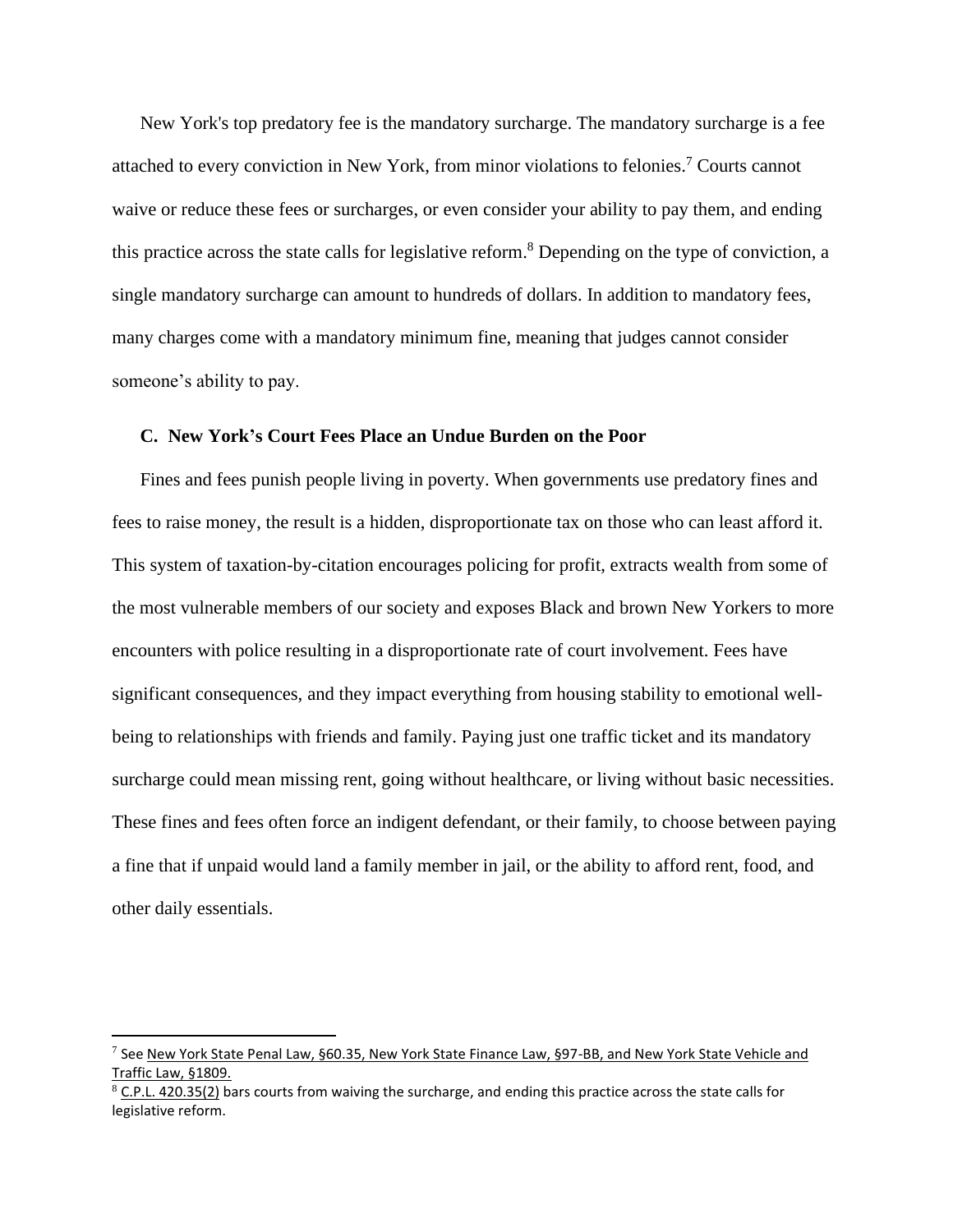Moreover, data shows New York has not only increased fees over time, but also made certain fees *less affordable* and a much greater financial burden. Since the creation of the mandatory surcharge in the 1980s, the surcharge for violations has increased *178 percent more* than the expected inflation-adjusted amount. For misdemeanors and felonies, the surcharge increased 92 percent and 75 percent, respectively, relative to the inflation-adjusted amount. <sup>9</sup>

### **D. New York's Fines and Fees Are a Racist Source of Revenue.**

Black and brown New Yorkers are significantly more likely to be stopped, questioned, frisked, and issued summonses by police, and are living everyday with the fear of being arrested and jailed for the inability to pay a fine or fee. Harsh policing of minor violations, driven by governments' dependence on fines and fees as revenue, does not lead to greater public safety. It instead exposes Black and brown people to unnecessary interactions with law enforcement and financial insecurity.

Jailing those unable to pay fines and fees is especially costly, and New York is wasting money to chase money that does not exist. Courts and law enforcement agencies are spending more time and resources than ever on unsuccessful collection efforts aimed at those least able to afford it.

### **II. IT IS TIME TO END NEW YORK'S PREDATORY COURT FEES**

The End Predatory Court Fees Act, (S.3979-C/A.2348-B), would address these injustices by first and foremost eliminating mandatory court surcharges, which is New York's most predatory fee. Probation and parole fees would be eliminated so a person's ability to re-enter the community and the workplace isn't unnecessarily burdened by further financial obligations.

<sup>9</sup> Data obtained through William Donnino, Practice Commentary, McKinney's NY Penal Law § 60.35.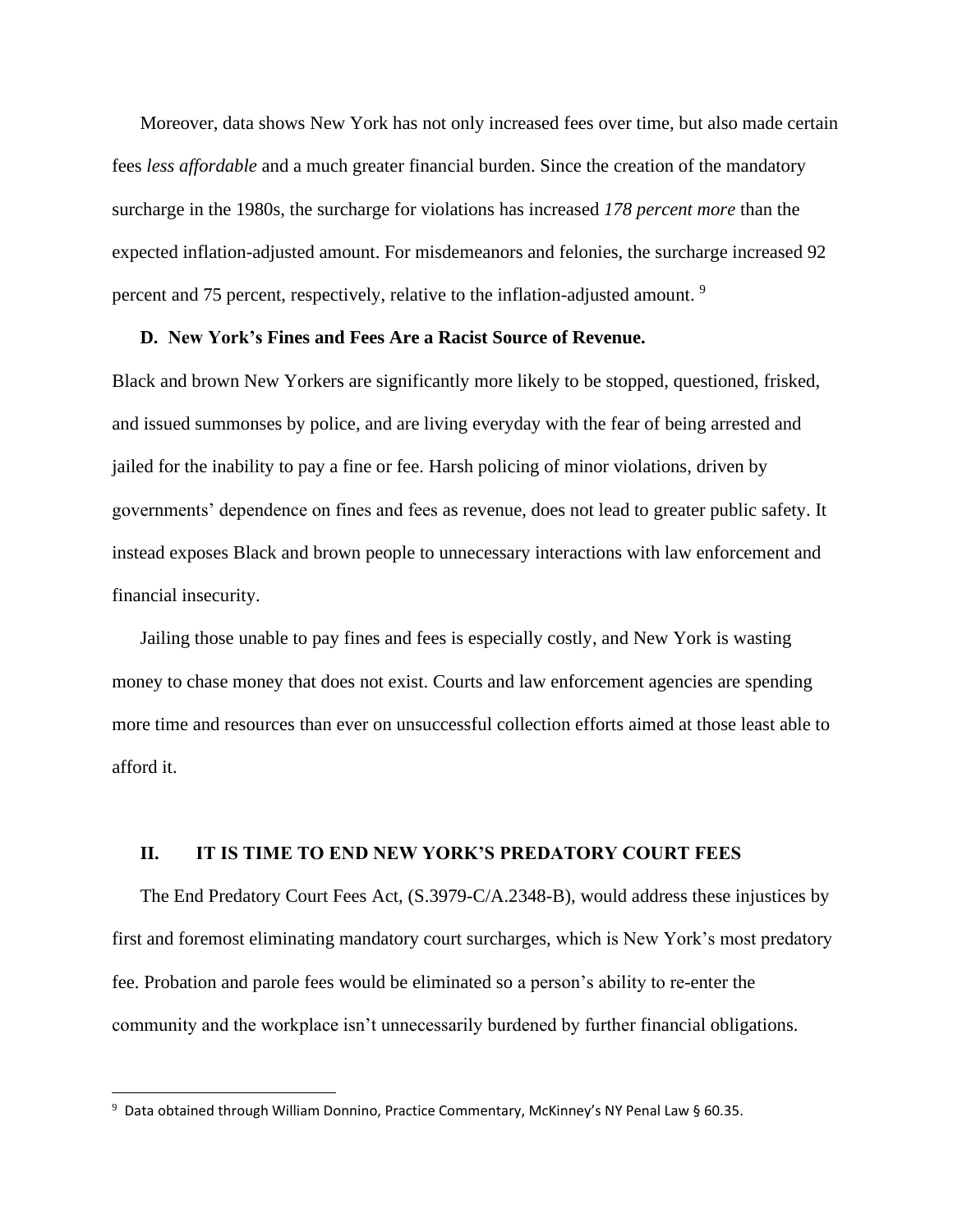Additionally, the practice of garnishing the commissary accounts to pay for fines and fees would be eliminated. These accounts are held by individuals who are incarcerated, and family members contribute their hard-earned money to these accounts so that incarcerated individuals can purchase things they need while in prison. This legislation would also eliminate mandatory minimum fines and create a mechanism for judges to consider a person's ability to pay before imposing a fine. And most significantly, this legislation would put a long overdue end to the draconian practice of incarceration for failure to pay a fine or a fee.

New York must start funding government equitably, not on the backs of those least able to afford it. New York must also regularly and transparently report any revenue imposed and collected within the legal system, including geographic and demographic data, as well as how that revenue is spent.

This inefficient, extractive, and predatory practice of imposing predatory fees has farreaching consequences that endanger individuals' attempts to secure stable housing and employment. In addition to systematically punishing people living in poverty, fines and fees disproportionately exposes Black and brown New Yorkers to more, potentially deadly, interactions with law enforcement.

#### **III. PREDATORY COURT FEES IN PRACTICE**

The members of the No Price on Justice Coalition have seen the effects of mandatory surcharges and mandatory minimum fines firsthand. Extracting money from individuals that come into the criminal justice system, impoverished and often-times seeking help for mental health issues or substance use disorders, is not only fiscally irresponsible, but morally wrong. The following are just four, out of many, real-life examples demonstrating the impact of predatory court fees.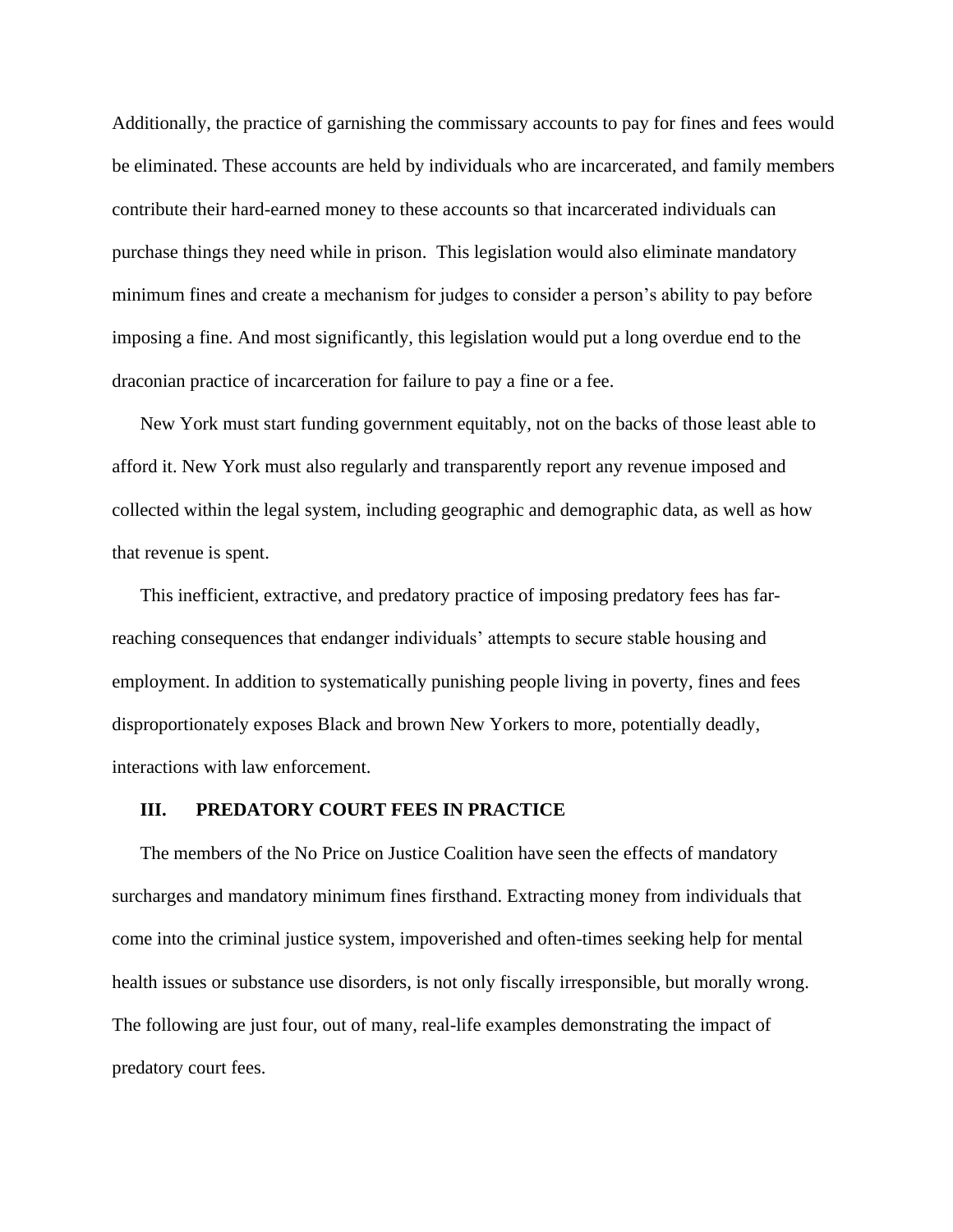Mr. A owed a \$200 fine along with a mandatory court surcharge back in 2019. In the two years since then Mr. A was unable to pay the fine and the surcharge. He has since had a new baby and moved to Staten Island. A few weeks ago, Mr. A was arrested late at night inside his home, where multiple police officers barged inside, scaring his newborn baby and his wife, all because he couldn't pay that \$200 fine. He was brought to Brooklyn Central Booking in handcuffs, where he sat waiting until the next day to see a Judge. His attorney told him that all he could do was ask the judge for more time to pay the fine, otherwise Mr. A could be facing a jail sentence for failure to pay. Unfortunately for Mr. A, the judge did not give him more time to pay and Mr. A spent four days in Rikers Island, amidst a catastrophic humanitarian crisis.

Mr. B. owed a mandatory statutory minimum fine of \$500 along with a mandatory surcharge in 2018. Even though Mr. B's attorney informed the court that he was living in a shelter and could not pay the fine, the judge could not waive the fine because it is mandated by statute. The judge was also unable to consider Mr. B's financial situation and his inability to pay before imposing a mandatory fine. Now, in 2021, Mr. B, who is still living in a shelter, cannot pay this fine and has made several court appearances, through the ongoing COVID-19 pandemic, only to have a judge tell him repeatedly that the fine cannot be waived. His attorney is trying to negotiate with the District Attorney's office so that Mr. B can withdraw his plea from 2018 and enter a plea to a different charge, one that doesn't have a mandatory minimum fine attached to it. Even if Mr. B's attorney is successful at negotiating a new plea, he will still have to pay a mandatory surcharge, which must be imposed by law on virtually every traffic and criminal charge.

Ms. C was arrested for driving on a suspended license. Ms. C's attorney advised her that her best chance of avoiding a criminal record was to pay off her tickets and have her license reinstated. Ms. C is a single mother, and despite the difficulties of taking on additional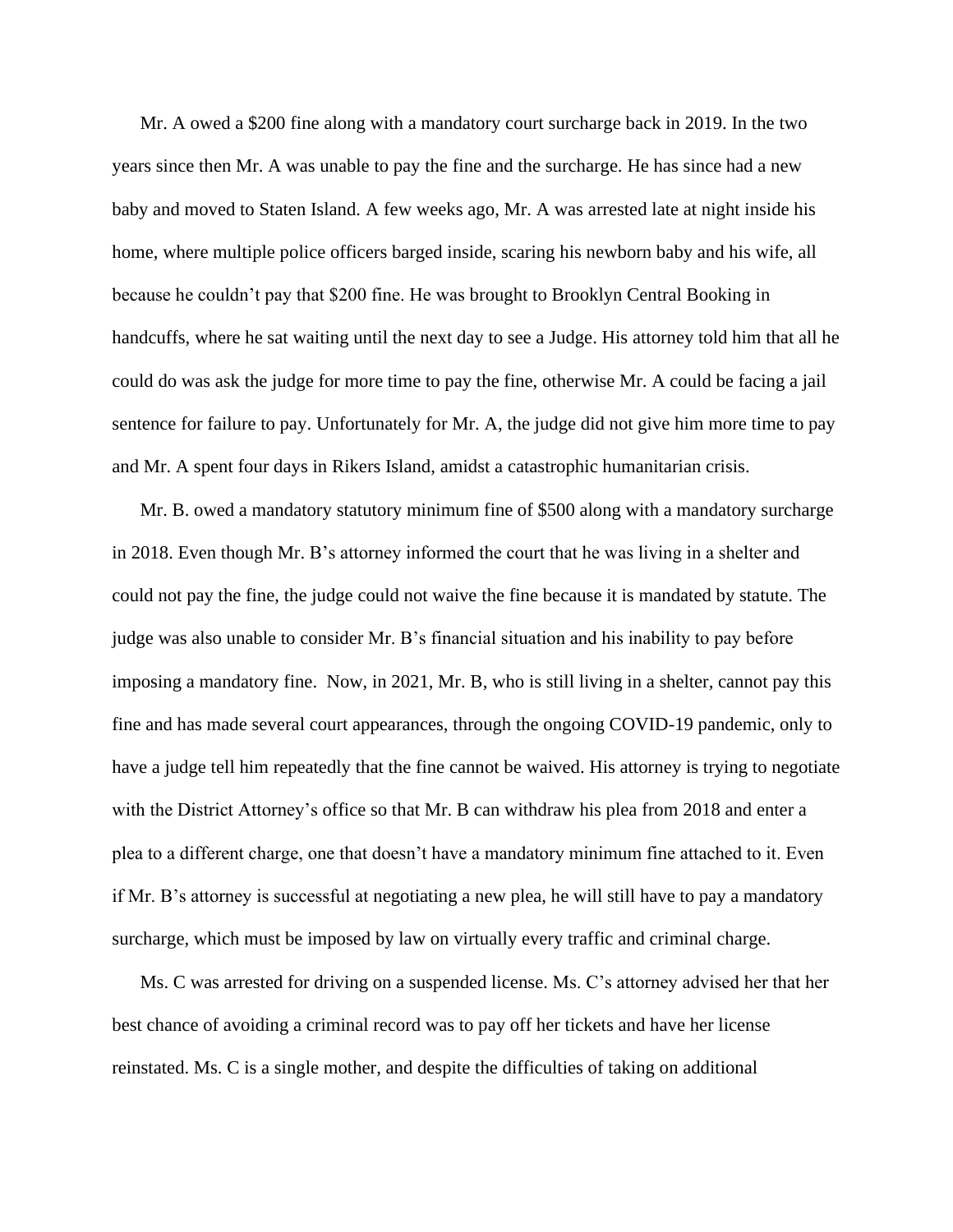employment, she started working extra jobs to pay off her tickets. Eventually, she was able to get her license back and avoid a criminal conviction that would go on her record, but because virtually every traffic offense carries a mandatory surcharge, Ms. C is now working to pay off the surcharge. Forcing Ms. C to make many of the same hard choices these predatory court fees force families to make, taking money needed for food and rent and using it to fund state government.

Mr. D was unable to pay a fine and mandatory surcharge. As a result, a warrant was issued for his arrest. Mr. D was arrested for this warrant and brought in handcuffs to Central Booking in Brooklyn, where he had to wait to see a judge so he could ask for more time to pay. The judge was not willing to give him more time to pay, and as a result he was sentenced to serve time in jail. Mr. D had to get a friend to come to the courthouse with money to pay his fine, otherwise he would've gone to Rikers island. It is often family members or friends that step in to help pay these fines and court surcharges. As a result, predatory fees not only negatively impose financial hardships on the individuals ordered to pay them, but impact their families and communities as well, perpetuating the cycle of poverty, and further preying on the poor.

No one should spend a single day in jail simply because they could not afford to pay a fine or fee. No one should be forced to choose between buying food for their family and paying a fine or a fee. New York State should not be operating debtor prisons, nor should the State continue to forcibly extract money from the poorest communities to fund its court system and other

### **IV. CONCLUSION**

We must end predatory court fees now. In the aftermath of the 2020 pandemic, both local governments and millions of Americans are struggling more than ever to pay for the essentials like rent and food. In other times of financial crisis, local governments have increased their